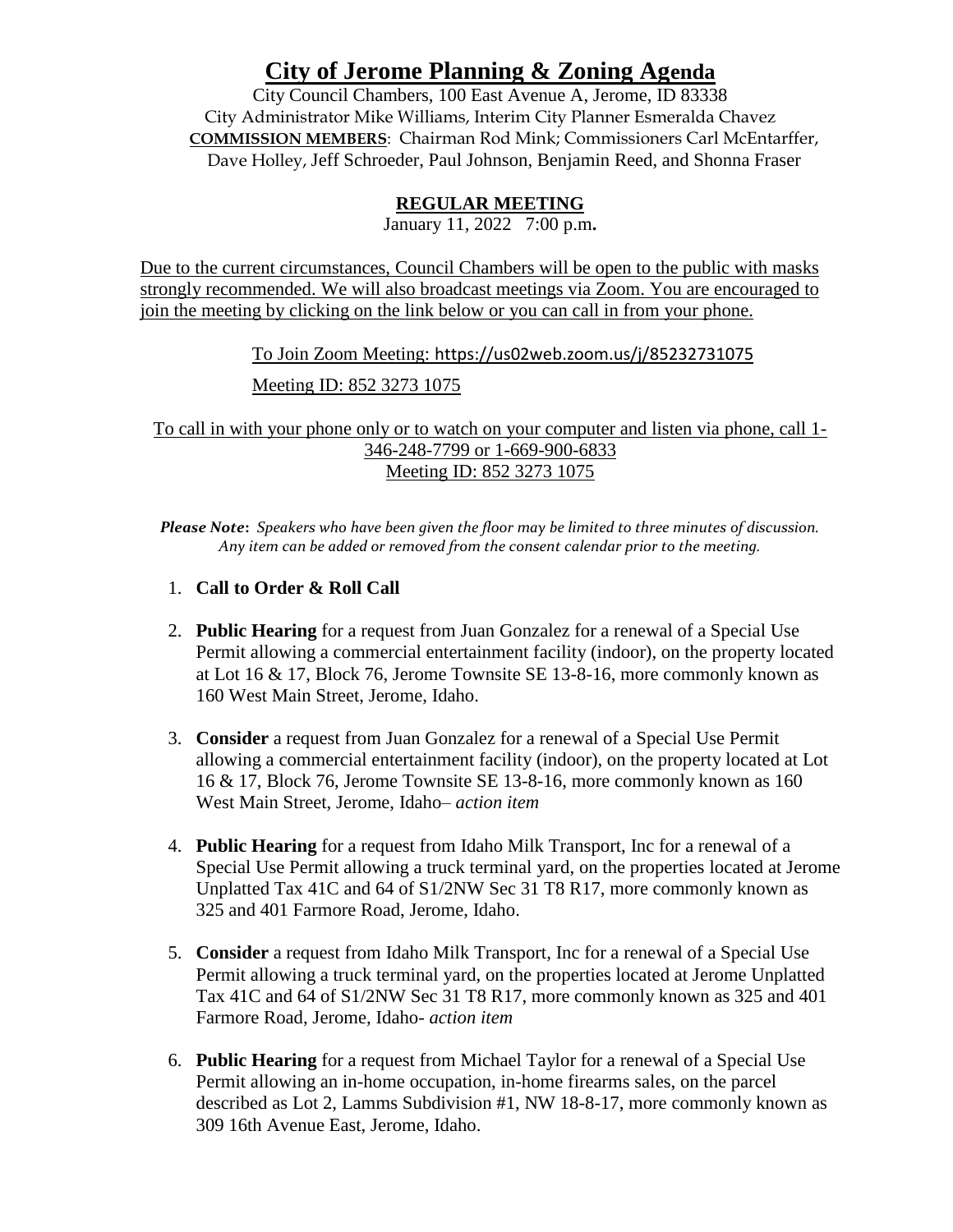City Council Chambers, 100 East Avenue A, Jerome, ID 83338 City Administrator Mike Williams, Interim City Planner Esmeralda Chavez **COMMISSION MEMBERS**: Chairman Rod Mink; Commissioners Carl McEntarffer, Dave Holley, Jeff Schroeder, Paul Johnson, Benjamin Reed, and Shonna Fraser

- 7. **Consider** a request from Michael Taylor for a renewal of a Special Use Permit allowing an in-home occupation, in-home firearms sales, on the parcel described as Lot 2, Lamms Subdivision #1, NW 18-8-17, more commonly known as 309 16th Avenue East, Jerome, Idaho- *action item*
- 8. **Public Hearing** for a request from Lincoln Commons, LLC for a Rezone from Public/Semi Public to Residential-3, on the parcel described as follows:

Parcel 1: TOWNSHIP 8 SOUTH, RANGE 16 EAST, BOISE MERIDIAN, JEROME COUNTY, IDAHO, SECTION 13: All of Block 55, a portion of Bock 56, a portion of Block 65, a portion of Block 66 and more particularly described as follows:

Beginning at the Intersection of 3rd Ave. W. and N. Birch St. (Which lies North 00°23'45" East a distance of 350.02 feet from the Intersection of 2nd Ave. W. and N. Birch St.), Thence South 89°40'03" East for a distance of 45.00 feet; Thence South 00°23'45" West for a distance of 40.00 feet to the TRUE POINT OF BEGINNING;

Thence South 89°40'03" East for a distance of 486.74 feet; Thence South 00°11'36" West for a distance of 334.88 feet: Thence North 89°41'09" West for a distance of 53.00 feet; Thence North  $00^{\circ}17'12''$  East for a distance of 25.08 feet; Thence North 89°49'08" West for a distance of 35.00 feet; Thence South  $00^{\circ}17'12''$  West for a distance of 164.86 feet; Thence North 89°42'18" West for a distance of 299.88 feet; Thence North 00°16'47" East for a distance of 164.96 feet; Thence North 89°41'09" West for a distance of 99.98 feet; Thence North 00°23'45" East for a distance of 310.01 feet to the TRUE POINT OF BEGINNING.

approximately 4.7 acres, more commonly known as the western portion of the vacant land located south of the Northside Head Start building and including the baseball field at the end of North Alder Street.

9. **Consider** a request from Lincoln Commons, LLC for a Rezone from Public/Semi Public to Residential-3, on the parcel described as follows:

Parcel 1: TOWNSHIP 8 SOUTH, RANGE 16 EAST, BOISE MERIDIAN, JEROME COUNTY, IDAHO, SECTION 13: All of Block 55, a portion of Bock 56, a portion of Block 65, a portion of Block 66 and more particularly described as follows:

Beginning at the Intersection of 3rd Ave. W. and N. Birch St. (Which lies North 00°23'45" East a distance of 350.02 feet from the Intersection of 2nd Ave. W. and N. Birch St.), Thence South 89°40'03" East for a distance of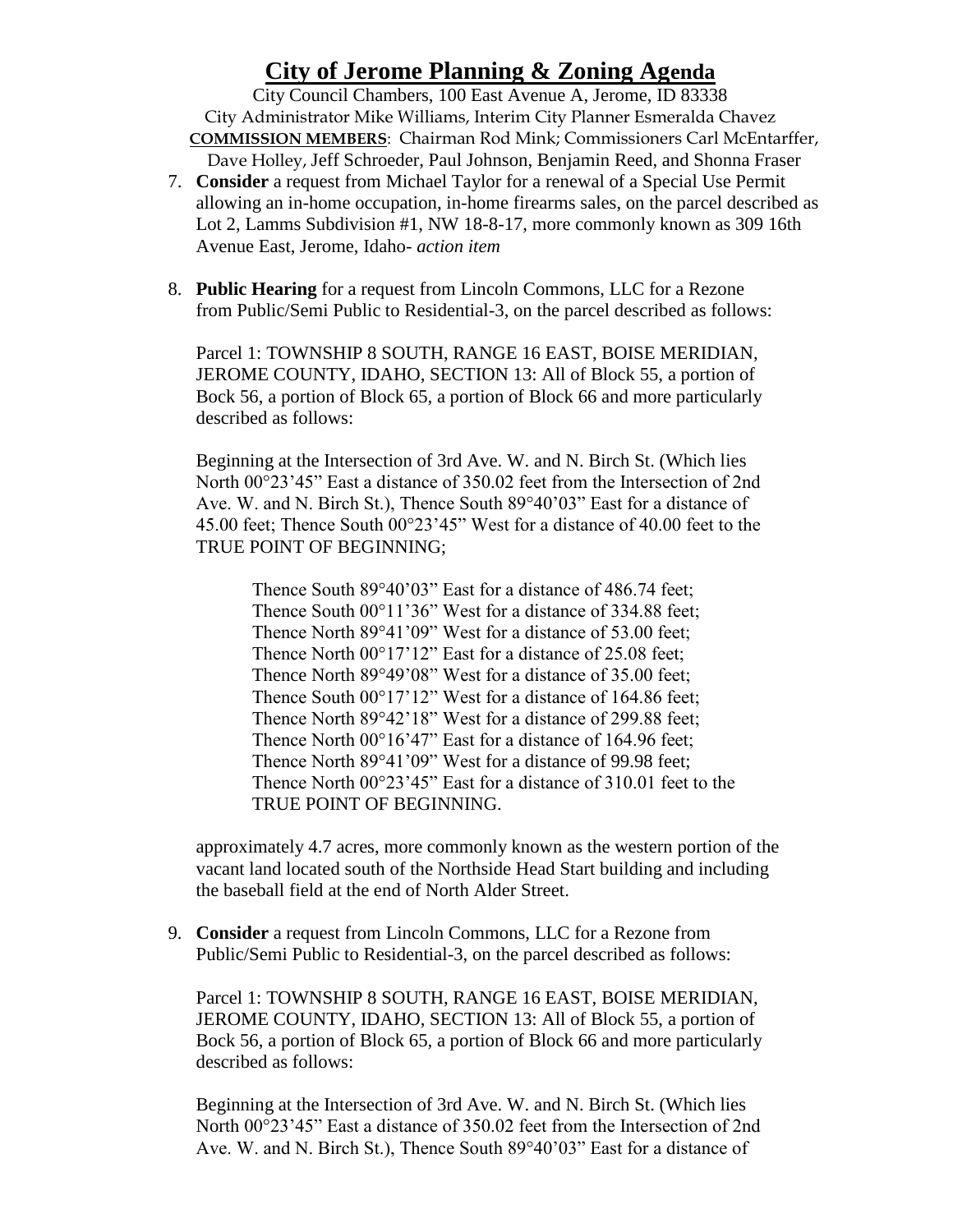City Council Chambers, 100 East Avenue A, Jerome, ID 83338 City Administrator Mike Williams, Interim City Planner Esmeralda Chavez **COMMISSION MEMBERS**: Chairman Rod Mink; Commissioners Carl McEntarffer, Dave Holley, Jeff Schroeder, Paul Johnson, Benjamin Reed, and Shonna Fraser 45.00 feet; Thence South 00°23'45" West for a distance of 40.00 feet to the TRUE POINT OF BEGINNING;

Thence South 89°40'03" East for a distance of 486.74 feet; Thence South 00°11'36" West for a distance of 334.88 feet; Thence North 89°41'09" West for a distance of 53.00 feet; Thence North 00°17'12" East for a distance of 25.08 feet; Thence North 89°49'08" West for a distance of 35.00 feet; Thence South  $00^{\circ}17'12''$  West for a distance of 164.86 feet; Thence North 89°42'18" West for a distance of 299.88 feet; Thence North 00°16'47" East for a distance of 164.96 feet; Thence North 89°41'09" West for a distance of 99.98 feet; Thence North 00°23'45" East for a distance of 310.01 feet to the TRUE POINT OF BEGINNING.

approximately 4.7 acres, more commonly known as the western portion of the vacant land located south of the Northside Head Start building and including the baseball field at the end of North Alder Street- *action item*

- 10. **Public Hearing** to hear a request from Nicholas Levdanskiy for a Special Use Permit allowing an in-home occupation, vehicle sticker application, on the parcel described as Lot 9, Block 39 Jerome Townsite 50' x 125'(SW 18-8-17), more commonly known as 300 4th Avenue East, Jerome, Idaho.
- 11. **Consider** a request from Nicholas Levdanskiy for a Special Use Permit allowing an in-home occupation, vehicle sticker application, on the parcel described as Lot 9, Block 39 Jerome Townsite 50' x 125'(SW 18-8-17), more commonly known as 300 4th Avenue East, Jerome, Idaho- *action item*

#### 12. **Consent Agenda-** *action item*

*The consent calendar consists of items that are considered to be routine in nature and will be enacted in the form of one motion. Any item can be removed from the consent calendar and heard in its regular order at the request of any commissioner or the chairman.* 

- A. Approve the minutes from the December  $14<sup>th</sup>$ , 2021 regular meeting.
- B. Consider/Approve Findings and Conclusions for Lincoln Commons, LLC for a Rezone from Public/Semi Public to Central Business District (CBD), on the parcels described as follows:

Parcel 2: TOWNSHIP 8 SOUTH, RANGE 16 EAST, BOISE MERIDIAN, JEROME COUNTY, IDAHO, SECTION 13: A portion of Block 56, a portion of Block 65 and more particularly described as follows:

Beginning at the Intersection of North Lincoln and 3rd Ave. W. (Which lies South 89°42'02" East a distance of 480.11 feet from the Intersection of 3rd Ave. W. and N. Alder St.), Thence North 89°42'02" West for a distance of 45.00 feet; Thence South 00°17'05" West for a distance of 40.00 feet to the TRUE POINT OF BEGINNING;

Thence continuing South 00°17'05" West for a distance of 334.98 feet;